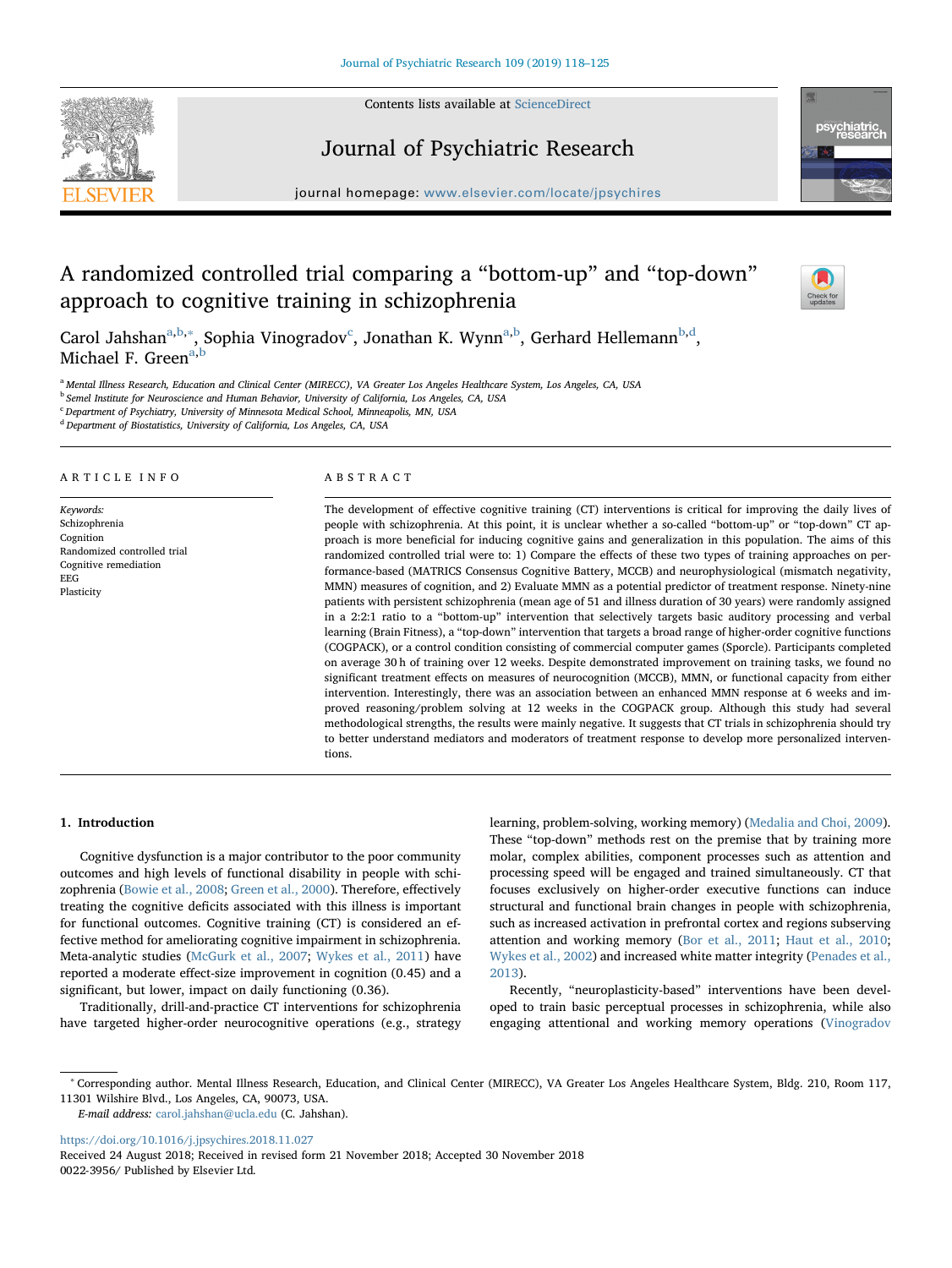[et al., 2012](#page-7-5)). These "bottom-up" approaches are explicitly designed to drive adaptive plastic changes throughout distributed prefrontal-temporo-parietal systems ([Keshavan et al., 2014\)](#page-6-4). Intensive auditory processing training in schizophrenia has been shown to improve auditory perceptual abilities [\(Fisher et al., 2009](#page-6-5)), as well as auditory neural responses (M100) [\(Adcock et al., 2009](#page-6-6); [Dale et al., 2010\)](#page-6-7) and gating (M50) [\(Popov et al., 2011](#page-7-6)), assessed with magnetoencephalography. This neuroscience-informed approach to training can also generate meaningful restoration of prefrontal functions and higher-order cognition ([Biagianti et al., 2016;](#page-6-8) [Dale et al., 2016\)](#page-6-9). For instance, intensive training of auditory, visual, and social cognitive processes improved working memory function and increased neural system efficiency in schizophrenia patients, though it is unclear if neural activation was improved to levels seen in the healthy participants [\(Subramaniam et al.,](#page-7-7) [2014\)](#page-7-7).

Therefore, both "top-down" and "bottom-up" CT approaches lead to improvements in targeted cognitive outcomes in published studies, as well as detectable changes in brain functioning. Nearly all studies using a bottom-up approach have used a single training paradigm (Posit Science) and come from the same research team while the top-down studies represent results from a wide range of interventions with less standardized procedures. Nonetheless, the literature is unclear regarding the relative efficacy and mechanistic specificity of these two approaches, as well as the critical drivers of behavioral change. Only one study [\(Popov et al., 2011\)](#page-7-6) compared the two methods on a few outcome measures and found that intensive auditory training was superior to broad-spectrum cognitive training for sensory gating and verbal learning and memory. While these results are intriguing, the study had a relatively small sample of 39 patients total.

Regardless of which approach is used, there is a great deal of variability in individual responses to CT [\(Corbera et al., 2017;](#page-6-10) [Murthy](#page-7-8) [et al., 2012\)](#page-7-8) and a high percentage of patients exhibit little or no benefit even after long hours of training ([Wykes et al., 2011](#page-7-1)). Because CT relies on neuroplasticity or the brain's capacity to alter its structure and function in response to new learning experiences, patients who do not respond well to CT may differ in their synaptic plasticity. Thus, measures of neuroplastic capacity may predict therapeutic response. One such index is mismatch negativity (MMN). MMN is an event-related potential that is elicited in response to infrequent, physically deviant tones interspersed in the repeated presentation of a standard tone ([Naatanen et al., 1978\)](#page-7-9). It is thought to index preattentive auditory discrimination and NMDA-dependent short-term plasticity [\(Stephan](#page-7-10) [et al., 2006](#page-7-10)). Given the robust MMN abnormality in schizophrenia ([Umbricht and Krljes, 2005\)](#page-7-11) and its relationship to higher-order cognition ([Wynn et al., 2010](#page-7-12)) and real-world functioning [\(Light and Bra](#page-6-11)ff, [2005\)](#page-6-11), MMN may be a useful biomarker of treatment response. In fact, some studies find that MMN predicts cognitive gains following CT ([Biagianti et al., 2017](#page-6-12)) and is malleable after only an hour of auditory training [\(Perez et al., 2017\)](#page-7-13).

The goal of this randomized controlled trial was to compare the effects of a "bottom-up" versus "top-down" CT intervention relative to a placebo control on neurocognition (primary outcome), functional capacity (secondary outcome) and a neural measure of plasticity (proximal outcome) in schizophrenia. We hypothesized that the bottom-up training would lead to superior effects on the primary and secondary outcomes relative to the top-down training. As we expected a large degree of individual variability, we also hypothesized that patients who have a larger MMN amplitude at baseline would benefit more from treatment. Similarly, we predicted that those who exhibit malleability (i.e., amplitude changes) in MMN measured halfway through the training would have more substantial cognitive gains at the end of training.

## 2. Methods

## 2.1. Study design and procedures

This was a 12-week parallel, randomized controlled 3-group study conducted at the Veterans Affairs (VA) Greater Los Angeles Healthcare System (GLA) from November 2013 to April 2018. The trial protocol was approved by the VA Institutional Review Board; all participants had the capacity to voluntarily consent to the procedures. The study was registered under [ClinicalTrials.gov](http://ClinicalTrials.gov) (NCT01891721).

A block randomization system was used to assign participants to the three treatment arms. The allocation sequence and subject's group membership were concealed from the staff members who recruited, consented, and assessed participants. After baseline assessments, subjects participated in 3 training sessions a week for 12 weeks. All interventions were matched in total time, which was 36 sessions over a 12-week period. Training was delivered in cohorts of 5–8 subjects who worked on personal computer stations located at GLA. The study coordinator gave subjects individualized instruction in the use of the computerized training programs (based on a manualized set of instructions for each intervention) and assisted subjects during their training sessions. The cognitive battery was administered at baseline and 12 weeks; electroencephalogram (EEG) assessment was administered at baseline, mid-training (6 weeks), and end of training (12 weeks). A urine toxicology screen was conducted at each assessment visit. In the rare instance when a subject tested positive, he/she was rescheduled to complete the assessments on another day. Participants were compensated \$10 for each CT session and \$15 per hour for the interview and assessment visits. They were also reimbursed for transportation.

#### 2.2. Participants

Patients were recruited from VA outpatient treatment clinics and board-and-care residences in the community. They had a mean age of 51 years and mean duration of illness of 30 years. Of the 105 patients enrolled into the study, 6 were excluded because they failed to meet inclusion criteria or declined to participate. The final sample for this report consisted of 99 patients (86 schizophrenia, 13 schizoaffective disorder). Participants were considered clinically stable based on: no medication changes in the past six weeks, no psychiatric hospitalization in the past three months, and no changes in housing in the past two months. Exclusion criteria included having an estimated premorbid IQ below 70 based on reading ability, having an identifiable neurological disorder, seizures, or history of serious head injury with loss of consciousness longer than 15 min, meeting criteria for substance dependence in the past 6 months or abuse in the past month, or being insufficiently fluent in English as determined by the participant's ability to understand the consent form. During the study, 77 of the 99 participants were receiving atypical antipsychotic medications, 9 typical antipsychotic medications, 5 both types of antipsychotics, 5 not taking antipsychotic medication, and 3 were missing medication information.

All patients received a diagnostic interview with the Structured Clinical Interview for DSM-IV (SCID-I; [First et al., 1997\)](#page-6-13). Interviewers were trained to reliability through the Treatment Unit of the Department of Veterans Affairs VISN 22 Mental Illness Research, Education, and Clinical Center (MIRECC) [\(Ventura et al., 1993,](#page-7-14) [1998\)](#page-7-15). Clinical symptoms were evaluated using the expanded 24-item UCLA version of the Brief Psychiatric Rating Scale (BPRS; [Ventura et al., 1993](#page-7-14)) and the Scale for the Assessment of Negative Symptoms (SANS; [Andreasen,](#page-6-14) [1984\)](#page-6-14), respectively. The Role Functioning Scale (RFS; [Goodman et al.,](#page-6-15) [1993\)](#page-6-15) was used to assess patients' functioning in the past month. We also administered the Intrinsic Motivation Inventory for Schizophrenia Research (IMI-SR; [Choi et al., 2010\)](#page-6-16) at 6 weeks of training.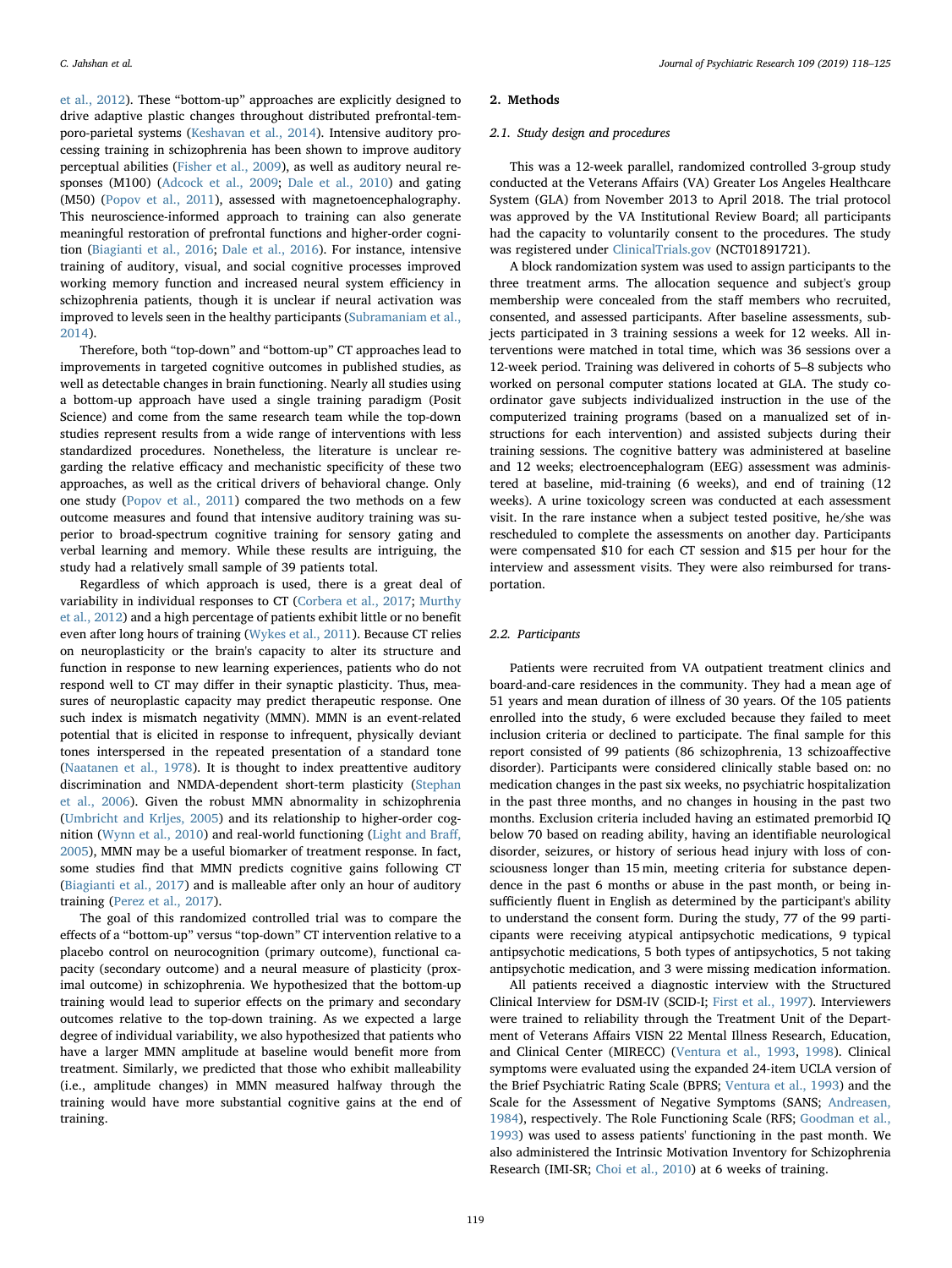#### 2.3. Computerized training

## 2.3.1. Brain Fitness (Bottom-up program)

Brain Fitness (Posit Science, San Francisco; [www.brainhq.com\)](http://www.brainhq.com/) is designed to target bottom-up operations in the auditory system through an intensive, repetitive, and adaptive training of well-defined auditory skills ([Adcock et al., 2009;](#page-6-6) [Fisher et al., 2009\)](#page-6-5). It consists of 6 exercises ranging from simple acoustic tasks (e.g., time order judgments of rapidly successive frequency-modulated sweeps) to complex manipulations of continuous speech (e.g., narrative memory). Participants train on stimulus recognition, discrimination, and sequencing tasks under conditions of increasing working memory load, requiring them to incorporate their improvements in basic auditory perception into higherlevel cognitive skills, such as verbal learning and memory [\(Fisher et al.,](#page-6-17) [2016;](#page-6-17) [Loewy et al., 2016](#page-7-16); [Tarasenko et al., 2016](#page-7-17)). To drive learning and ensure a dense reward schedule, difficulty level is continuously adjusted to maintain approximately 85% correct individual performance. In each session, participants worked with 4 of the 6 exercises (15 min per exercise).

#### 2.3.2. COGPACK (Top-down program)

COGPACK (Marker Software, Ladenburg, Germany; [www.](http://www.cogpack.de/) [COGPACK.de\)](http://www.cogpack.de/) is designed to provide a less-targeted training across a broad range of higher-order cognitive functions [\(Bender et al., 2004](#page-6-18); [Lindenmayer et al., 2013;](#page-7-18) [Vita et al., 2011](#page-7-19)). The exercises cover several domains including attention, verbal and visual memory, reasoning and executive functioning, language, knowledge, and everyday skills. COGPACK also trains a variety of basic cognitive processes (i.e., scanning, hand-eye coordination, and psychomotor speed), though we removed these three exercises from the training to emphasize tasks that were clearly "top-down" in nature, given the primary study goals. The final protocol included a total of 34 exercises as well as variants of the same exercises with different levels of complexity. In each session, participants worked on 4 to 6 exercises. Similar to Brain Fitness, the program provides regular individualized feedback and adjusts the level of difficulty based on the subject's performance during the session.

## 2.3.3. Sporcle (Computer game control)

Sporcle [\(www.sporcle.com\)](http://www.sporcle.com/) was used as a "placebo" treatment to control for the effects of computer exposure, contact with research personnel, time spent being cognitively active, and financial compensation for participation. These commercially available computer games cover trivia-type questions about geography, entertainment, science, history, literature, sports, movies, and similar topics. In each session, participants played between 8 and 16 games (1–15 min per game). Subjects in this condition completed 3 h of "training" per week over 12 weeks and received the same attention from staff members and monetary reinforcements as subjects in the experimental treatment groups.

#### 2.4. Outcome measures

## 2.4.1. Neurocognition

We assessed neurocognitive functioning with the MATRICS Consensus Cognitive Battery (MCCB; [Kern et al., 2008](#page-6-19); [Nuechterlein](#page-7-20) [et al., 2008\)](#page-7-20). The MCCB includes 10 tests measuring 6 cognitive domains (speed of processing, attention, working memory, verbal memory, visual memory, reasoning and problem solving) and a social cognitive domain. A Neurocognition Composite score was based on the T-scores from the 6 cognitive domains.

#### 2.4.2. Functional capacity

The UCSD Performance-based Skills Assessment (UPSA; [Patterson](#page-7-21) [et al., 2001\)](#page-7-21) was administered to evaluate 5 skill areas that are essential to functioning in the community (general organization, finance, social/ communications, transportation, household chores). The UPSA involves role-play tasks with props that are performed in the laboratory as simulations of situations that the person is likely to encounter in the community.

## 2.4.3. Mismatch negativity (MMN)

MMN was measured using a passive attention auditory oddball paradigm. Subjects were presented with binaural tones (1 kHz 85 dB sound pressure level, with 10 ms rise/fall) with a fixed stimulus onset asynchrony of 500 ms, using E-Prime 2.0. Standard (90% probability; 50 ms duration) and duration-deviant (10% probability; 100 ms duration) tones were presented in a fixed, pseudorandom order using foam insert earphones. Two-thousand total trials were administered. During the 20-min EEG recording, subjects were instructed to watch a silent movie to divert attention from the stimuli. Details on EEG recording and processing can be found in the Supplement and our previous papers (e.g., [Jahshan et al., 2013](#page-6-20)). MMN amplitude was measured as the mean voltage in the 145–200 ms latency range at pooled electrodes Fz, F1, F2, FCz, FC1, and FC2.

#### 2.5. Statistical analyses

ANOVAs and chi-square tests were used to test for group differences in demographic characteristics, baseline behavioral and EEG performance, as well as attrition rates. We identified factors associated with dropout by comparing baseline characteristics of those who discontinued the study with those who had complete outcome data.

For our primary analyses, we used the general linear mixed model (GLMM), which allows us to include all available data from all subjects in the analyses, regardless of the number of sessions completed, consistent with the intent to treat framework. For each of the primary (MCCB) and secondary (MMN and UPSA) outcome measures, our core model included group as the between subject factor, time as the within subject factor, and a group by time interaction. We were primarily interested in the group by time interactions comparing the outcome trajectories for the two active treatments, which were obtained as post-hoc contrasts. Such contrasts were also used to compare each of the active treatments to the control condition, to test for within group change and examine the magnitude of group differences at the end of treatment. Pearson's correlations were conducted between baseline and outcome variables to identify potential covariates to be included in the GLMM.

To assess whether changes in cognition tracked with early changes in neuroplasticity, we examined correlations between MMN change scores (subtracting baseline from 6 weeks) and MCCB change scores (subtracting baseline from 12 weeks).

## 3. Results

#### 3.1. Demographic and clinical characteristics

Ninety-nine patients were randomly assigned to the three treatment arms. To optimize power for the primary comparison between the active treatments, we used a 2:2:1 asymmetrical randomization procedure resulting in a total of 39 subjects in the bottom-up Brain Fitness training group, 40 in the top-down COGPACK training group, and 20 in the control Sporcle computer games group. Five subjects from COGPACK, 10 from Brain Fitness, and 1 from Sporcle dropped out before their 12 week assessment visit. Although participant attrition was higher in Brain Fitness, this difference did not reach significance,  $X^2$  (2) = 2.33,  $p = .31$ . The consort diagram is depicted in [Fig. 1](#page-3-0).

There were no significant group differences in baseline measures of cognition, functional capacity/role functioning, or EEG. Moreover, there were no significant group differences in age, education, parental education, gender, symptom severity, duration of illness, or number of hospitalizations. On average, all participants received 30.5 (SD = 9.8) hours of training over 12 weeks in the laboratory with no group differences in the total number of sessions completed or self-reported level of intrinsic motivation. Demographics, clinical characteristics, and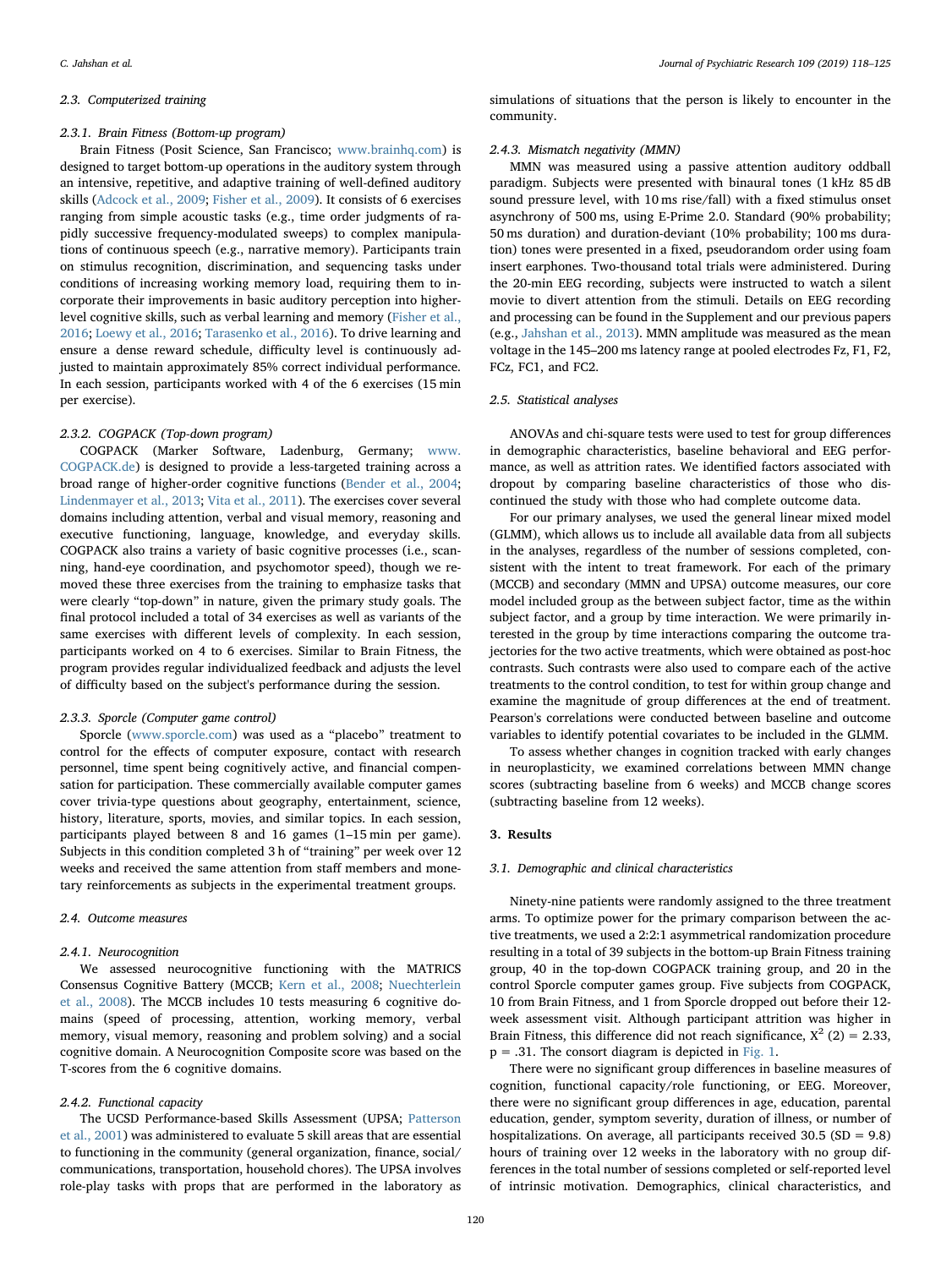<span id="page-3-0"></span>

Fig. 1. Consort diagram.

#### <span id="page-3-1"></span>Table 1

Baseline characteristics.

|                         | Brain Fitness $(n = 39)$ Mean $(SD)$ | COGPACK $(n = 40)$ Mean $(SD)$ | Sporcle $(n = 20)$ Mean (SD) | Group differences           |
|-------------------------|--------------------------------------|--------------------------------|------------------------------|-----------------------------|
| Age                     | 51.59 (9.44)                         | 51.05 (9.42)                   | 51.10 (9.54)                 | $F(2,96) = .04, p = .96$    |
| Education               | 12.77 (2.33)                         | 12.75 (1.78)                   | 12.80 (1.20)                 | $F(2,96) = .004, p = 1.0$   |
| Parental Education      | 12.74 (3.19)                         | 12.28 (2.86)                   | 13.10 (3.14)                 | $F(2,90) = .49, p = .61$    |
| Gender (% Male)         | 82%                                  | 78%                            | 70%                          | $X^2$ (2) = 1.11, p = .57   |
| Race (% White)          | 34%                                  | 59%                            | 45%                          | $X^2$ (6) = 8.53, p = .20   |
| <b>Illness Duration</b> | 32.60 (10.77)                        | 26.95 (10.86)                  | 29.44 (13.66)                | $F(2,87) = 2.20, p = .12$   |
| Total hospitalizations  | 7.56 (9.73)                          | 7.09 (7.31)                    | 7.00(5.83)                   | $F(2,84) = .04, p = .96$    |
| <b>BPRS</b> total       | 39.61 (8.85)                         | 39.80 (9.71)                   | 41.50 (9.02)                 | $F(2,96) = .30, p = .74$    |
| <b>SANS</b> total       | 27.09 (15.39)                        | 32.09 (13.91)                  | 34.90 (15.52)                | $F(2,95) = 2.06, p = .13$   |
| RFS total               | 18.31 (3.97)                         | 17.02 (4.11)                   | 17.65 (4.31)                 | $F(2,96) = .97, p = .38$    |
| IMI-SR total            | 121.06 (15.17)                       | 117.50 (21.06)                 | 118.67 (20.37)               | $F(2,83) = .30, p = .74$    |
| Sessions completed      | 28.38 (11.37)                        | 31.47 (9.31)                   | 32.55 (6.88)                 | $F(2,96) = 1.55, p = .22$   |
| MCCB composite          | 42.52 (8.75)                         | 41.57 (8.41)                   | 41.18 (8.70)                 | $F(2,96) = 0.20, p = .82$   |
| UPSA total              | 74.85 (10.73)                        | 74.27 (11.72)                  | 77.25 (13.99)                | $F(2,96) = .44, p = .65$    |
| MMN amplitude           | $-2.21(2.12)$                        | $-2.25(1.69)$                  | $-2.18(2.18)$                | $F(2,94) = .01$ , $p = .99$ |

baseline behavioral/EEG performance are shown in [Table 1.](#page-3-1)

Subjects who completed the study  $(n = 83)$  versus subjects who missed the 6-week and/or 12-week assessment visits ( $n = 16$ ) did not significantly differ in age, parental education, gender, duration of illness, number of hospitalizations, motivation level, or baseline MCCB, UPSA, MMN, BPRS, SANS, or RFS. However, only in Brain Fitness, completers had significantly  $(p = .008)$  more years of education  $(M = 13.0, SD = 1.80)$  than non-completers  $(M = 11.6, SD = 2.12)$ .

## 3.2. Within-group improvement on training programs

#### 3.2.1. Brain Fitness

To determine if participants in the Brain Fitness group improved on the training tasks, we measured Auditory Processing Speed (APS), an index of auditory psychophysical efficiency ([Biagianti et al., 2016\)](#page-6-8). We derived APS from the training data on the most basic Brain Fitness exercise, a time-order judgment task of a sequence of two frequencymodulated sound sweeps. The Sound Sweeps score is the number of milliseconds at which the subject can process the interstimulus interval/tone duration ratio and maintain 80% accuracy. APS was calculated by subtracting the best Sound Sweeps score (lowest threshold achieved for each level across the subject's total training duration) from the baseline score (threshold achieved the first time the level was

played), so that a higher APS indicates better performance. All participants showed improvement on APS ( $M = 106.35$ ,  $SD = 106.90$ ) except for 2 participants who had an APS of 0 because they only trained for 1 or 2 h. We also examined the percentile scores generated by BrainHQ and these data are presented in Supplemental Material.

## 3.2.2. COGPACK

To assess the magnitude of improvement in performance over the duration of the training, 3 of the COGPACK exercises were administered 4 times (in sessions 1, 12, 24, and 36). These exercises included 1) "Memory", a verbal memory task that requires memorizing items on a shopping list, 2) "Comparisons", a visual attention task that involves judging whether two words or shapes are similar or different, and 3) "Connect", a cognitive flexibility/executive functioning task that involves connecting dots while switching between numbers and letters. Supplemental Table 1 shows the mean performance of patients on those exercises in each session. Although subjects performed better on the 3 training tasks in Session 36 compared to Session 1, repeated measures ANOVAs revealed a significant time effect only for Connect: F (3,  $60$ ) = 2.94, p = .04.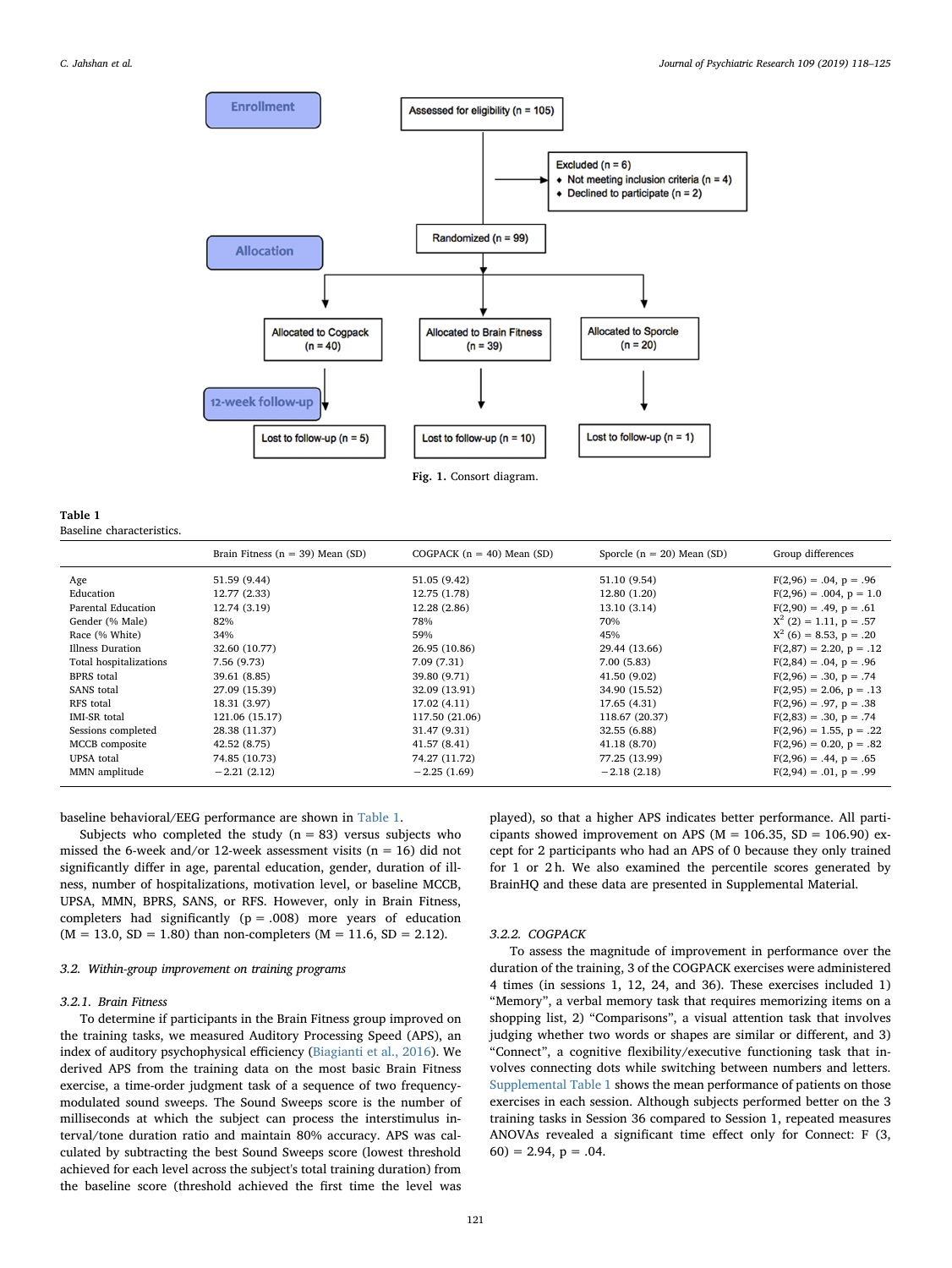<span id="page-4-0"></span>Change in primary outcome measure among groups.

| MCCB       | COGPACK $(n = 35)$ |         |         | Brain Fitness $(n = 29)$ |         | Sporcle $(n = 19)$ |            | Time       |
|------------|--------------------|---------|---------|--------------------------|---------|--------------------|------------|------------|
|            | Pre                | Post    | Pre     | Post                     | Pre     | Post               |            |            |
| NC Comp    | 41.57              | 41.92   | 42.52   | 42.02                    | 41.18   | 41.94              | $F = .58$  | $F=.18$    |
|            | (8.34)             | (8.47)  | (7.64)  | (7.96)                   | (8.68)  | (8.72)             | $p = .56$  | $p = .67$  |
| SoP        | 40.45              | 40.09   | 40.28   | 40.83                    | 36.85   | 39.22              | $F = .76$  | $F = .93$  |
|            | (12.94)            | (13.20) | (11.89) | (12.48)                  | (13.47) | (13.56)            | $p = .47$  | $p = .34$  |
| Attention  | 39.02              | 38.64   | 39.08   | 39.93                    | 40.15   | 36.17              | $F = 2.08$ | $F = 1.59$ |
|            | (12.25)            | (12.55) | (11.28) | (11.94)                  | (12.76) | (12.88)            | $p = .13$  | $p = .21$  |
| WM         | 39.65              | 39.72   | 39.33   | 39.14                    | 36.80   | 39.32              | $F = .70$  | $F = .71$  |
|            | (11.51)            | (11.84) | (10.60) | (11.33)                  | (11.99) | (12.12)            | $p = .50$  | $p = .40$  |
| Verbal     | 40.85              | 40.66   | 42.23   | 39.59                    | 40.60   | 39.68              | $F = .70$  | $F = 1.70$ |
|            | (9.23)             | (9.62)  | (8.49)  | (9.34)                   | (9.59)  | (9.77)             | $p = .50$  | $p = .19$  |
| Visual     | 43.27              | 45.41   | 46.13   | 43.53                    | 45.00   | 47.43              | $F = 2.02$ | $F = .30$  |
|            | (11.54)            | (12.02) | (10.60) | (11.67)                  | (12.02) | (12.21)            | $p = .14$  | $p = .58$  |
| <b>RPS</b> | 46.20              | 46.64   | 48.08   | 50.18                    | 47.70   | 50.11              | $F=.60$    | $F = 3.88$ |
|            | (9.64)             | (9.95)  | (8.88)  | (9.52)                   | (10.03) | (10.16)            | $p = .55$  | $p = .05$  |
| SC         | 34.60              | 34.06   | 35.72   | 37.10                    | 36.15   | 31.79              | $F = 5.11$ | $F = 2.88$ |
|            | (9.70)             | (9.92)  | (8.92)  | (9.40)                   | (10.10) | (10.16)            | $p = .008$ | $p = .09$  |

NC Comp = Neurocognition Composite; SoP = Speed of Processing; WM = Working Memory; Verbal = Verbal Learning; Visual = Visual Learning;  $RPS = Reasoning$  and Problem Solving;  $SC = Social Cognition$ ; Pre = Baseline; Post = 12 weeks.

### 3.3. Between-group treatment effects

There were no significant main effects of time or group and no significant group by time interaction for the MCCB Neurocognition Composite. However, when examining individual domains, we found a significant time main effect for the Reasoning and Problem Solving domain with all groups improving. Additionally, there was a significant group  $\times$  time interaction for the Social Cognition domain with the Brain Fitness group slightly improving, COGPACK not changing, and Sporcle getting worse. Means and standard deviations for each group's cognitive performance pre- and post-training are shown in [Table 2.](#page-4-0)

The analyses conducted on the UPSA total score did not yield significant time or group main effects or a significant group  $\times$  time interaction. Furthermore, there were no significant main effects or interaction for the MMN amplitude (see descriptive data in [Table 3](#page-4-1)). [Fig. 2](#page-5-0) depicts the trajectory of MCCB, UPSA, and MMN over time in each group.

We examined correlations to identify baseline variables that were significantly associated with outcome at 12 weeks. SANS correlated negatively with MCCB ( $r = -0.38$ ,  $p < .001$ ) and UPSA ( $r = -0.43$ ,  $p < .001$ ). Age also correlated negatively with UPSA ( $r = -0.28$ ,  $p = .01$ ). MMN and MCCB at baseline correlated with MMN ( $r = 0.61$ ,  $p < .001$ ) and MCCB ( $r = 0.89$ ,  $p < .001$ ) at 12 weeks, respectively. In the COGPACK group, two additional variables correlated positively with MCCB: education  $(r = .40, p = .02)$  and number of sessions completed ( $r = 0.46$ ,  $p = .006$ ). There were no significant correlations between IMI-SR (measured at 6 weeks) and any of the outcome measures. When symptom severity, age, education, number of sessions

completed, and baseline cognitive performance were included as covariates in the analyses, the results did not change.

## 3.4. Within-group associations between changes in MMN and changes in **MCCB**

Although baseline MMN correlated with baseline MCCB ( $r = -.22$ ,  $p = .03$ ), there were no significant correlations between baseline MMN and changes in MCCB or between changes in MMN and changes in MCCB. Examining those relationships in each group separately, we found that in the Brain Fitness group, improvement in MMN (i.e., a larger amplitude or more negative value) from baseline to 6 weeks was correlated with improvement in MCCB Verbal Learning ( $r = -0.38$ ,  $p = .04$ ). However, this correlation was influenced by one outlier and became nonsignificant when using Spearman's correlation  $(rho = -0.05, p = .78)$ . In the COGPACK group, improvement in MMN from baseline to 6 weeks was correlated with improvement in MCCB Reasoning and Problem Solving ( $r = -0.50$ ,  $p = .004$ ) [\(Fig. 3](#page-5-1)).

#### 4. Discussion

This study aimed to address an important debate in the CT literature by comparing the effects of a "bottom-up" (Brain Fitness) versus "topdown" (COGPACK) CT approach in individuals with persistent schizophrenia, who had been ill, on average, for 30 years (mean age of 51 years). Our study had several strong features, including a reasonably large sample, blinded assessors, an active control condition, a reliable measure of neural plasticity, a broad neurocognitive battery, and a

<span id="page-4-1"></span>

|--|--|

|  | Change in secondary outcome measures among groups. |  |  |
|--|----------------------------------------------------|--|--|
|  |                                                    |  |  |

|             |                                                            |         | change in occondary outcome including among groups. |                          |                          |                    |                    |                  |         |                        |                         |
|-------------|------------------------------------------------------------|---------|-----------------------------------------------------|--------------------------|--------------------------|--------------------|--------------------|------------------|---------|------------------------|-------------------------|
|             | COGPACK $(n = 35)$                                         |         |                                                     |                          | Brain Fitness $(n = 29)$ |                    | Sporcle $(n = 19)$ |                  |         | Group x Time           | Time                    |
|             | Pre                                                        |         | Post                                                | Pre                      |                          | Post               |                    | Post             |         |                        |                         |
| <b>UPSA</b> | 74.27<br>75.96<br>(10.82)<br>(11.25)<br>COGPACK $(n = 35)$ |         |                                                     | 74.85<br>(9.95)          |                          | 76.50<br>(10.59)   | 77.25<br>(11.27)   | 76.77<br>(11.51) |         | $F = .57$<br>$p = .57$ | $F = 1.21$<br>$p = .27$ |
|             |                                                            |         |                                                     | Brain Fitness $(n = 29)$ |                          | Sporcle $(n = 19)$ |                    | Group x Time     | Time    |                        |                         |
|             | Pre                                                        | Mid     | Post                                                | Pre                      | Mid                      | Post               | Pre                | Mid              | Post    |                        |                         |
| <b>MMN</b>  | $-2.30$                                                    | $-2.16$ | $-2.17$                                             | $-2.21$                  | $-1.78$                  | $-2.04$            | $-2.18$            | $-2.21$          | $-2.09$ | $F = .23$              | $F = .43$               |
|             | (1.78)                                                     | (1.83)  | (1.86)                                              | (1.61)                   | (1.76)                   | (1.77)             | (1.83)             | (1.90)           | (1.87)  | $p = .92$              | $p = .65$               |

Pre = Baseline; Mid = 6 weeks; Post = 12 weeks.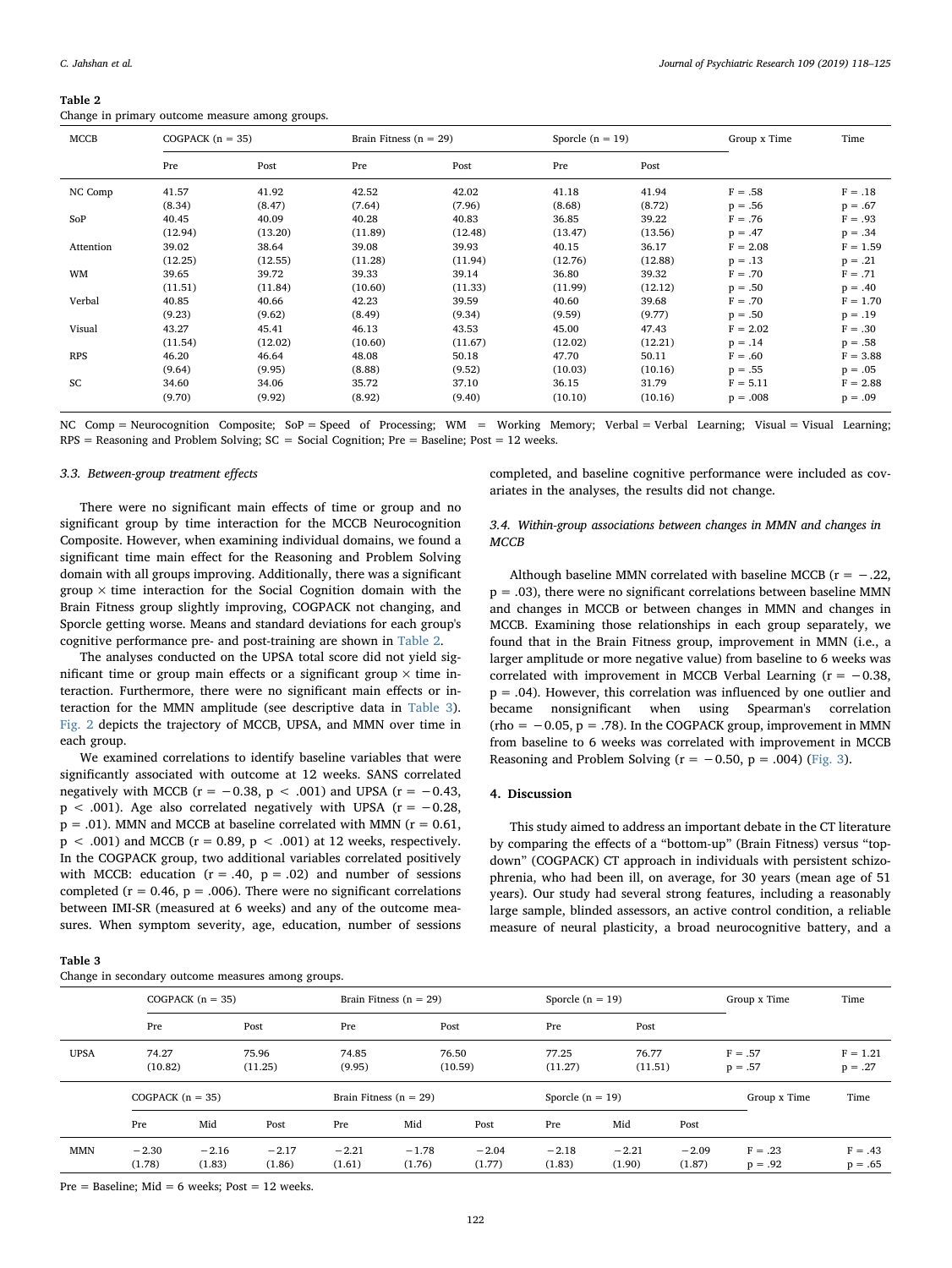<span id="page-5-0"></span>

Fig. 2. Mean performance on MCCB Neurocognition Composite (A), UPSA total score (B) and MMN amplitude (C) over time in each treatment group. The vertical lines represent the standard errors.

<span id="page-5-1"></span>

Fig. 3. Correlation between 6-week change in MMN amplitude and 12-week change in MCCB Reasoning/Problem Solving in the COGPACK group.

measure of functional capacity. While both CT approaches were successful at improving performance on the computerized training exercises, neither resulted in transfer effects to untrained cognitive tasks (MCCB), or secondary measures of neuroplasticity (MMN) and functional capacity (UPSA) in this sample.

The current results are consistent with those from a number of studies in persistent schizophrenia in which patients showed improvement on the training tasks with no extension to broader neurocognitive or functional outcome measures ([Dickinson et al., 2010;](#page-6-21) [Keefe et al.,](#page-6-22) [2012;](#page-6-22) [Murthy et al., 2012\)](#page-7-8). A recent report on the benefits of adding social cognitive training to CT [\(Lindenmayer et al., 2018\)](#page-7-22) did not find

an improvement in the MCCB Neurocognition Composite in the CT alone group relative to the CT plus social cognitive training group. These studies suggest that CT is not effective for all patients, perhaps particularly for older, persistently ill, functionally disabled patients who may have different plasticity capacities or less dopamine system responsivity that can drive learning.

Our trial yielded negative findings despite reasonably good adherence to the interventions and large samples for this type of study. While the higher dropout rate in the bottom-up training condition might have been evidence for a lower perceived tolerability, participants reported interest/enjoyment levels during training similar to those in the other two groups based on the interest/enjoyment subscale of the IMI-SR. It is possible that the older age of the sample might have attenuated the effectiveness of CT, as younger age has been a predictor of positive response to CT in other studies [\(Lindenmayer et al., 2017](#page-7-23); [Vita et al., 2013](#page-7-24)). Furthermore, about 60% of the patients were taking antipsychotics plus other psychotropic medications and 13% (5 in Cogpack, 3 in Brain Fitness, 5 in Sporcle) were receiving anticholinergic medications for side effects (i.e., Trihexyphenidyl, Benztropine). Thus, polypharmacy and anticholinergic load might have contributed to the reduced treatment effects of CT ([Vinogradov et al., 2009\)](#page-7-25). It is also possible that, while we used what is considered an ideal dose of COG-PACK, we used what might be a less than optimal dose of Brain Fitness, which is sometimes administered 4 or 5 times a week, rather than 3 times a week ([Adcock et al., 2009](#page-6-6); [Fisher et al., 2009\)](#page-6-5). Finally, our CT interventions were administered as stand-alone treatments without facilitation or bridging. Discussion groups to augment computer-based exercises and the active participation of a trained facilitator in the provision of CT might have been needed to improve cognitive outcomes and facilitate transfer in this chronically ill sample. Additionally, for improvement in functional capacity (UPSA) to occur, CT should have been integrated into a broader psychosocial program that provides training in social cognition and social skills [\(McGurk et al., 2013\)](#page-7-26).

An innovative aspect of our study was the use of MMN to elucidate the neural changes that occur early in the course of training and might set the stage for enduring cognitive benefits. Although MMN malleability was seen after 1 h of exposure to auditory "bottom-up" training in a previous study ([Perez et al., 2017\)](#page-7-13), we did not replicate this finding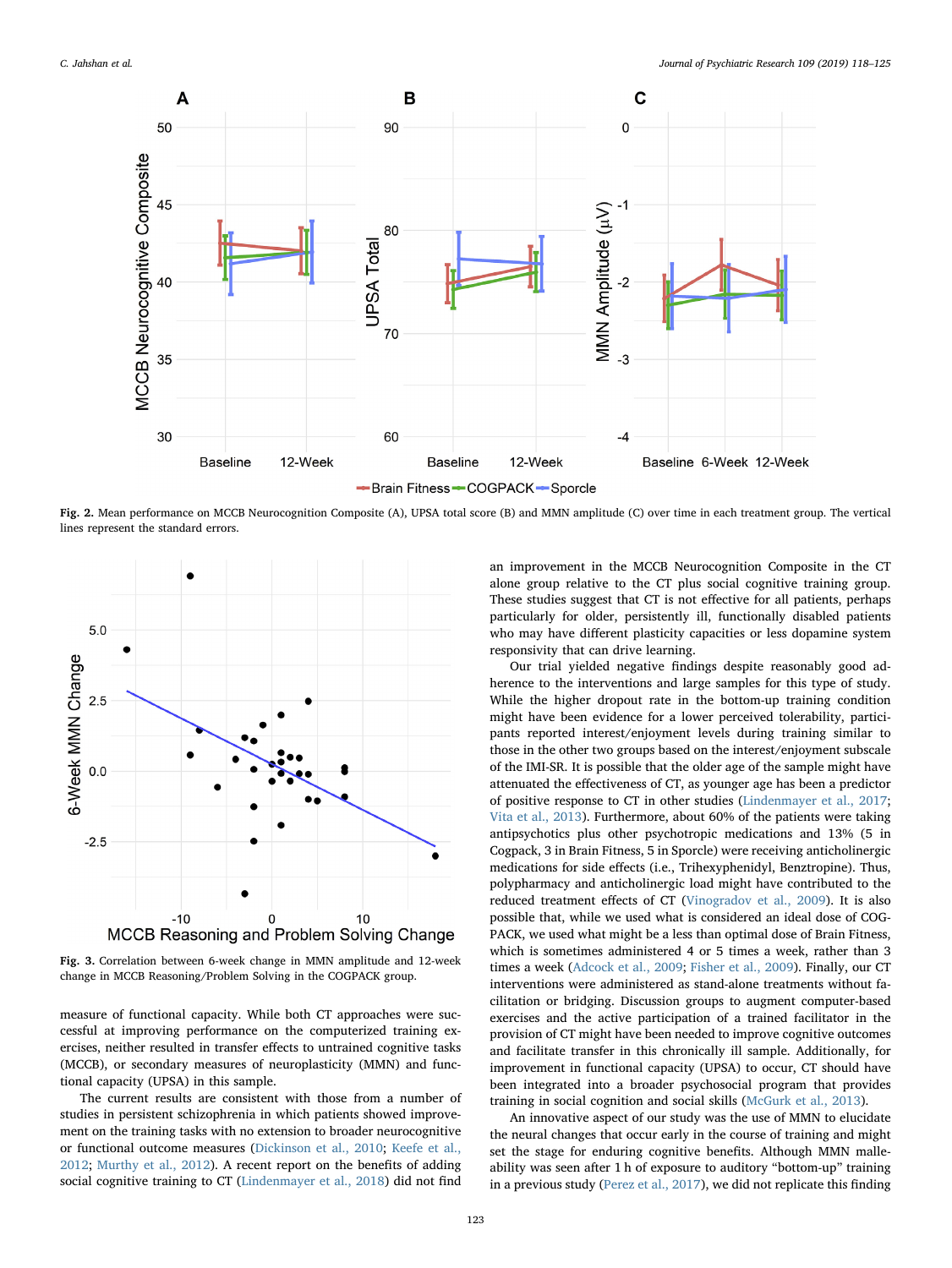following a 30-h course of treatment, as neither CT approach improved MMN in our sample. Interestingly, we observed a small decrease in the MMN amplitude from baseline to 6 weeks in the Brain Fitness group, but it did not reach statistical significance. Our results support the notion that MMN follows a dynamic pattern of change and does not look the same when measured at different time points throughout the training [\(Kantrowitz et al., 2018](#page-6-23)). Similar to Biagianti et al.'s findings, reduced MMN was associated with greater cognitive impairment (worse MCCB) at baseline in patients but we did not find that patients with a larger MMN benefited more from treatment. Yet, within-group analyses showed that an enhanced MMN response halfway through training (at 6 weeks) was significantly associated with improved reasoning/problem solving at the end of training (at 12 weeks) in the COGPACK group. This relationship suggests that patients who exhibit a larger neuroplastic potential may have an increased ability to benefit from top-down CT. However, this finding needs to be interpreted with caution because we did not see it across cognitive domains.

Future studies should examine EEG measures of neuroplasticity as early indicators of treatment responsiveness in the context of stronger, dose-adequate CT interventions, possibly combining elements from both approaches with social cognitive training ([Lindenmayer et al.,](#page-7-22) [2018\)](#page-7-22). As recommended ([Wykes et al., 2011](#page-7-1)), implementing CT in combination with a well-defined psychiatric rehabilitation program is likely to be necessary to induce changes in functional capacity and reallife functioning, perhaps especially in patients with long-standing illness who have been disabled for decades. Additionally, CT trials in schizophrenia should attempt to investigate factors that can influence treatment outcome (e.g., medication regimen, age, illness chronicity), an important step to guide treatment providers in choosing the type of CT that best suits each patient.

## Contributors

CJ, the principal investigator, took the main responsibility for drafting the study protocol. MFG and SV are co-principal investigators on the grant and contributed to the design of the trial. The EEG and statistical consultants, JKW and GH, assisted with the analyses. All authors contributed to the interpretation of the findings and have approved the final manuscript.

### Conflict of interest

CJ, MFG, JKW, and GH declare that they have no conflicts of interest arising from this manuscript. SV is a consultant to Posit Science Inc., which has a commercial interest in cognitive training software.

#### Role of funding source

This trial was funded by a Career Development Award (IK2 CX000844) to CJ from the United States (U.S.) Department of Veterans Affairs (VA), Clinical Sciences Research and Development Service. Additional support was provided by the VA Research Enhancement Award Program (REAP) (D1875-F) on Enhancing Community Integration for Homeless Veterans. The VA had no further role in study design; in the collection, analysis, and interpretation of data; in the writing of the report; and in the decision to submit the paper for publication.

#### Acknowledgement

The authors would like to thank Klaus Marker for providing COGPACK, as well as Mark McGee, Michelle Dolinsky, Nora Polon, Jennifer Hoy, Gabrielle Pascual, Jaime Morales, and Rachel Wein for their assistance with recruitment and testing.

## Appendix A. Supplementary data

Supplementary data to this article can be found online at [https://](https://doi.org/10.1016/j.jpsychires.2018.11.027) [doi.org/10.1016/j.jpsychires.2018.11.027](https://doi.org/10.1016/j.jpsychires.2018.11.027).

#### References

- <span id="page-6-6"></span>[Adcock, R.A., Dale, C., Fisher, M., Aldebot, S., Genevsky, A., Simpson, G.V., Nagarajan, S.,](http://refhub.elsevier.com/S0022-3956(18)31010-0/sref1) [Vinogradov, S., 2009. When top-down meets bottom-up: auditory training enhances](http://refhub.elsevier.com/S0022-3956(18)31010-0/sref1) [verbal memory in schizophrenia. Schizophr. Bull. 35 \(6\), 1132](http://refhub.elsevier.com/S0022-3956(18)31010-0/sref1)–1141.
- <span id="page-6-14"></span>[Andreasen, N.C., 1984. The Scale for the Assessment of Negative Symptoms \(SANS\). The](http://refhub.elsevier.com/S0022-3956(18)31010-0/sref2) [University of Iowa, Iowa City, IA.](http://refhub.elsevier.com/S0022-3956(18)31010-0/sref2)
- <span id="page-6-18"></span>[Bender, S., Dittmann-Balcar, A., Prehn, G., Thienel, R., Peters, S., Gastpar, M., 2004.](http://refhub.elsevier.com/S0022-3956(18)31010-0/sref3) [Subjective experience of a computer-assisted cognitive training by patients with](http://refhub.elsevier.com/S0022-3956(18)31010-0/sref3) [schizophrenia. Nervenarzt 75 \(1\), 44](http://refhub.elsevier.com/S0022-3956(18)31010-0/sref3)–50.
- <span id="page-6-8"></span>[Biagianti, B., Fisher, M., Neilands, T.B., Loewy, R., Vinogradov, S., 2016. Engagement](http://refhub.elsevier.com/S0022-3956(18)31010-0/sref4) [with the auditory processing system during targeted auditory cognitive training](http://refhub.elsevier.com/S0022-3956(18)31010-0/sref4) [mediates changes in cognitive outcomes in individuals with schizophrenia.](http://refhub.elsevier.com/S0022-3956(18)31010-0/sref4) [Neuropsychology 30 \(8\), 998](http://refhub.elsevier.com/S0022-3956(18)31010-0/sref4)–1008.
- <span id="page-6-12"></span>[Biagianti, B., Roach, B.J., Fisher, M., Loewy, R., Ford, J.M., Vinogradov, S., Mathalon,](http://refhub.elsevier.com/S0022-3956(18)31010-0/sref5) [D.H., 2017. Trait aspects of auditory mismatch negativity predict response to audi](http://refhub.elsevier.com/S0022-3956(18)31010-0/sref5)[tory training in individuals with early illness schizophrenia. Neuropsychiatr.](http://refhub.elsevier.com/S0022-3956(18)31010-0/sref5) [Electrophysiol. 3](http://refhub.elsevier.com/S0022-3956(18)31010-0/sref5).
- <span id="page-6-2"></span>[Bor, J., Brunelin, J., d'Amato, T., Costes, N., Suaud-Chagny, M.F., Saoud, M., Poulet, E.,](http://refhub.elsevier.com/S0022-3956(18)31010-0/sref6) [2011. How can cognitive remediation therapy modulate brain activations in schi](http://refhub.elsevier.com/S0022-3956(18)31010-0/sref6)[zophrenia? An fMRI study. Psychiatr. Res. 192 \(3\), 160](http://refhub.elsevier.com/S0022-3956(18)31010-0/sref6)–166.
- <span id="page-6-0"></span>[Bowie, C.R., Leung, W.W., Reichenberg, A., McClure, M.M., Patterson, T.L., Heaton, R.K.,](http://refhub.elsevier.com/S0022-3956(18)31010-0/sref7) [Harvey, P.D., 2008. Predicting schizophrenia patients' real-world behavior with](http://refhub.elsevier.com/S0022-3956(18)31010-0/sref7) specifi[c neuropsychological and functional capacity measures. Biol. Psychiatry 63](http://refhub.elsevier.com/S0022-3956(18)31010-0/sref7) [\(5\), 505](http://refhub.elsevier.com/S0022-3956(18)31010-0/sref7)–511.
- <span id="page-6-16"></span>[Choi, J., Mogami, T., Medalia, A., 2010. Intrinsic motivation inventory: an adapted](http://refhub.elsevier.com/S0022-3956(18)31010-0/sref8) [measure for schizophrenia research. Schizophr. Bull. 36 \(5\), 966](http://refhub.elsevier.com/S0022-3956(18)31010-0/sref8)–976.
- <span id="page-6-10"></span>[Corbera, S., Wexler, B.E., Poltorak, A., Thime, W.R., Kurtz, M.M., 2017. Cognitive re](http://refhub.elsevier.com/S0022-3956(18)31010-0/sref9)[mediation for adults with schizophrenia: does age matter? Psychiatr. Res. 247,](http://refhub.elsevier.com/S0022-3956(18)31010-0/sref9) 21–[27](http://refhub.elsevier.com/S0022-3956(18)31010-0/sref9).
- <span id="page-6-9"></span>[Dale, C.L., Brown, E.G., Fisher, M., Herman, A.B., Dowling, A.F., Hinkley, L.B.,](http://refhub.elsevier.com/S0022-3956(18)31010-0/sref10) [Subramaniam, K., Nagarajan, S.S., Vinogradov, S., 2016. Auditory cortical plasticity](http://refhub.elsevier.com/S0022-3956(18)31010-0/sref10) [drives training-induced cognitive changes in schizophrenia. Schizophr. Bull. 42 \(1\),](http://refhub.elsevier.com/S0022-3956(18)31010-0/sref10) 220–[228](http://refhub.elsevier.com/S0022-3956(18)31010-0/sref10).
- <span id="page-6-7"></span>[Dale, C.L., Findlay, A.M., Adcock, R.A., Vertinski, M., Fisher, M., Genevsky, A., Aldebot,](http://refhub.elsevier.com/S0022-3956(18)31010-0/sref11) [S., Subramaniam, K., Luks, T.L., Simpson, G.V., Nagarajan, S.S., Vinogradov, S., 2010.](http://refhub.elsevier.com/S0022-3956(18)31010-0/sref11) [Timing is everything: neural response dynamics during syllable processing and its](http://refhub.elsevier.com/S0022-3956(18)31010-0/sref11) [relation to higher-order cognition in schizophrenia and healthy comparison subjects.](http://refhub.elsevier.com/S0022-3956(18)31010-0/sref11) [Int. J. Psychophysiol. 75 \(2\), 183](http://refhub.elsevier.com/S0022-3956(18)31010-0/sref11)–193.
- <span id="page-6-21"></span>[Dickinson, D., Tenhula, W., Morris, S., Brown, C., Peer, J., Spencer, K., Li, L., Gold, J.M.,](http://refhub.elsevier.com/S0022-3956(18)31010-0/sref12) [Bellack, A.S., 2010. A randomized, controlled trial of computer-assisted cognitive](http://refhub.elsevier.com/S0022-3956(18)31010-0/sref12) [remediation for schizophrenia. Am. J. Psychiatry 167 \(2\), 170](http://refhub.elsevier.com/S0022-3956(18)31010-0/sref12)–180.
- <span id="page-6-13"></span>[First, M.B., Spitzer, R.L., Gibbon, M., Williams, J.B.W., 1997. Structured Clinical](http://refhub.elsevier.com/S0022-3956(18)31010-0/sref14) [Interview for DSM-IV Axis I Disorders, Patient Edition. Biometrics Research](http://refhub.elsevier.com/S0022-3956(18)31010-0/sref14) [Department. New York State Psychiatric Institute, New York, NY](http://refhub.elsevier.com/S0022-3956(18)31010-0/sref14).
- <span id="page-6-5"></span>[Fisher, M., Holland, C., Merzenich, M.M., Vinogradov, S., 2009. Using neuroplasticity](http://refhub.elsevier.com/S0022-3956(18)31010-0/sref15)[based auditory training to improve verbal memory in schizophrenia. Am. J.](http://refhub.elsevier.com/S0022-3956(18)31010-0/sref15) [Psychiatry 166 \(7\), 805](http://refhub.elsevier.com/S0022-3956(18)31010-0/sref15)–811.
- <span id="page-6-17"></span>[Fisher, M., Mellon, S.H., Wolkowitz, O., Vinogradov, S., 2016. Neuroscience-informed](http://refhub.elsevier.com/S0022-3956(18)31010-0/sref16) [auditory training in schizophrenia: a](http://refhub.elsevier.com/S0022-3956(18)31010-0/sref16) final report of the effects on cognition and [serum brain-derived neurotrophic factor. Schizophr. Res. Cogn. 3, 1](http://refhub.elsevier.com/S0022-3956(18)31010-0/sref16)–7.
- <span id="page-6-15"></span>[Goodman, S.H., Sewell, D.R., Cooley, E.L., Leavitt, N., 1993. Assessing levels of adaptive](http://refhub.elsevier.com/S0022-3956(18)31010-0/sref17) [functioning: the role functioning Scale. Community Ment. Health J. 29 \(2\), 119](http://refhub.elsevier.com/S0022-3956(18)31010-0/sref17)–131.
- <span id="page-6-1"></span>Green, M.F., Kern, R.S., Braff[, D.L., Mintz, J., 2000. Neurocognitive de](http://refhub.elsevier.com/S0022-3956(18)31010-0/sref18)ficits and functional [outcome in schizophrenia: are we measuring the](http://refhub.elsevier.com/S0022-3956(18)31010-0/sref18) "right stuff"? Schizophr. Bull. 26, 119–[136](http://refhub.elsevier.com/S0022-3956(18)31010-0/sref18).
- <span id="page-6-3"></span>[Haut, K.M., Lim, K.O., MacDonald 3rd, A., 2010. Prefrontal cortical changes following](http://refhub.elsevier.com/S0022-3956(18)31010-0/sref19) [cognitive training in patients with chronic schizophrenia: e](http://refhub.elsevier.com/S0022-3956(18)31010-0/sref19)ffects of practice, generalization, and specifi[city. Neuropsychopharmacology 35 \(9\), 1850](http://refhub.elsevier.com/S0022-3956(18)31010-0/sref19)–1859.
- <span id="page-6-20"></span>[Jahshan, C., Wynn, J.K., Green, M.F., 2013. Relationship between auditory processing](http://refhub.elsevier.com/S0022-3956(18)31010-0/sref20) and aff[ective prosody in schizophrenia. Schizophr. Res. 143 \(2](http://refhub.elsevier.com/S0022-3956(18)31010-0/sref20)–3), 348–353.
- <span id="page-6-23"></span>[Kantrowitz, J.T., Swerdlow, N.R., Dunn, W., Vinogradov, S., 2018. Auditory system target](http://refhub.elsevier.com/S0022-3956(18)31010-0/sref21) [engagement during plasticity-based interventions in schizophrenia: a focus on mod](http://refhub.elsevier.com/S0022-3956(18)31010-0/sref21)[ulation of N-Methyl-D-Aspartate-Type glutamate receptor function. Biol. Psychiatry](http://refhub.elsevier.com/S0022-3956(18)31010-0/sref21) [Cogn. Neurosci. Neuroimaging 3 \(7\), 581](http://refhub.elsevier.com/S0022-3956(18)31010-0/sref21)–590.
- <span id="page-6-22"></span>[Keefe, R.S., Vinogradov, S., Medalia, A., Buckley, P.F., Caro](http://refhub.elsevier.com/S0022-3956(18)31010-0/sref22)ff, S.N., D'Souza, D.C., Harvey, [P.D., Graham, K.A., Hamer, R.M., Marder, S.M., Miller, D.D., Olson, S.J., Patel, J.K.,](http://refhub.elsevier.com/S0022-3956(18)31010-0/sref22) [Velligan, D., Walker, T.M., Haim, A.J., Stroup, T.S., 2012. Feasibility and pilot e](http://refhub.elsevier.com/S0022-3956(18)31010-0/sref22)ffi[cacy results from the multisite Cognitive Remediation in the Schizophrenia Trials](http://refhub.elsevier.com/S0022-3956(18)31010-0/sref22) [Network \(CRSTN\) randomized controlled trial. J. Clin. Psychiatr. 73 \(7\), 1016](http://refhub.elsevier.com/S0022-3956(18)31010-0/sref22)–1022.
- <span id="page-6-19"></span>[Kern, R.S., Nuechterlein, K.H., Green, M.F., Baade, L.E., Fenton, W.S., Gold, J.M., Keefe,](http://refhub.elsevier.com/S0022-3956(18)31010-0/sref23) [R.S.E., Mesholam-Gately, R., Mintz, J., Seidman, L.J., Stover, E., Marder, S.R., 2008.](http://refhub.elsevier.com/S0022-3956(18)31010-0/sref23) [The MATRICS Consensus cognitive battery: Part 2. Co-norming and standardization.](http://refhub.elsevier.com/S0022-3956(18)31010-0/sref23) [Am. J. Psychiatry 165, 214](http://refhub.elsevier.com/S0022-3956(18)31010-0/sref23)–220.
- <span id="page-6-4"></span>[Keshavan, M.S., Vinogradov, S., Rumsey, J., Sherrill, J., Wagner, A., 2014. Cognitive](http://refhub.elsevier.com/S0022-3956(18)31010-0/sref24) [training in mental disorders: update and future directions. Am. J. Psychiatry 171 \(5\),](http://refhub.elsevier.com/S0022-3956(18)31010-0/sref24) 510–[522](http://refhub.elsevier.com/S0022-3956(18)31010-0/sref24).
- <span id="page-6-11"></span>Light, G.A., Braff[, D.L., 2005. Mismatch negativity de](http://refhub.elsevier.com/S0022-3956(18)31010-0/sref25)ficits are associated with poor [functioning in schizophrenia patients. Arch. Gen. Psychiatr. 62 \(2\), 127](http://refhub.elsevier.com/S0022-3956(18)31010-0/sref25)–136.